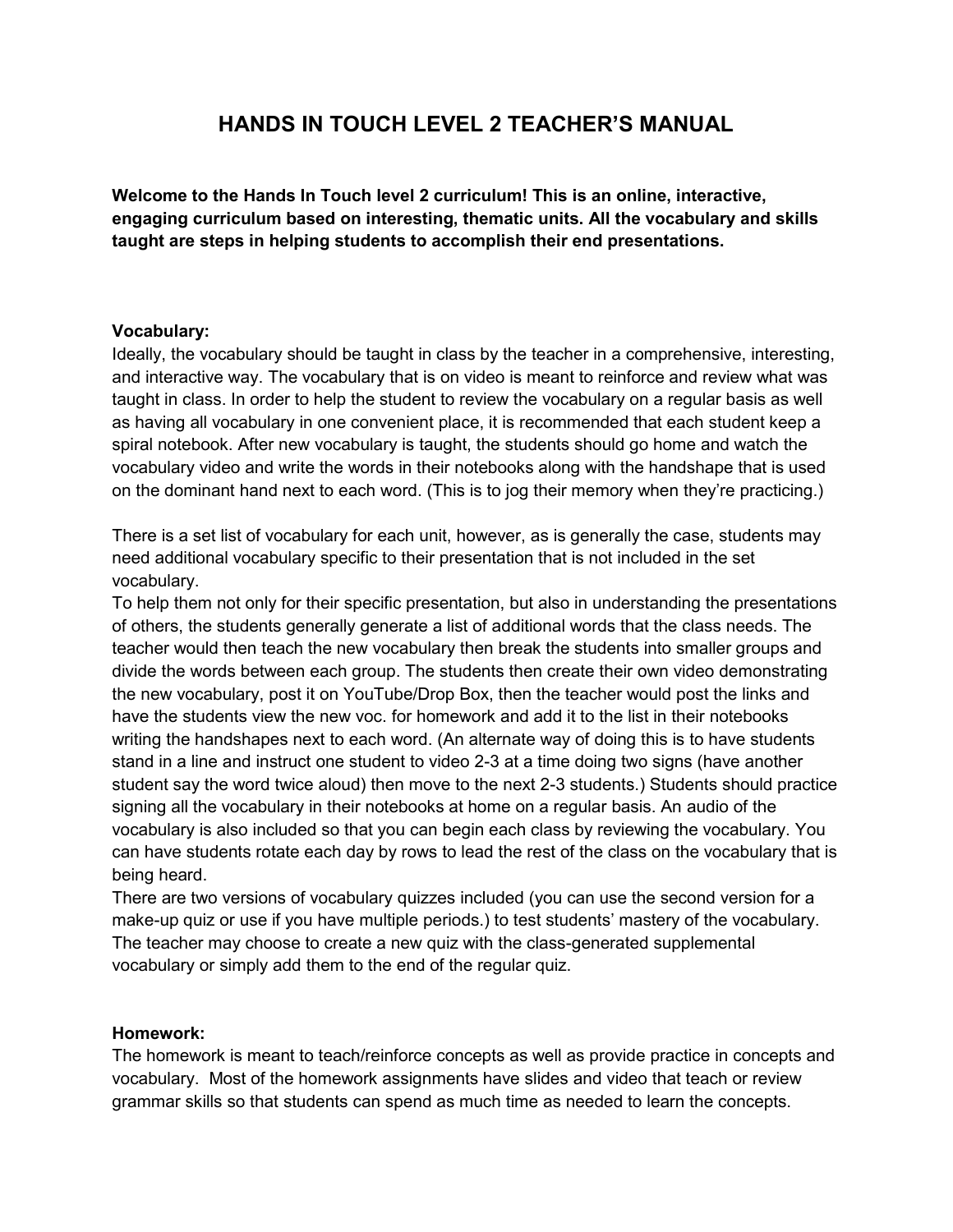For some students, viewing the slides is enough, but others may need to go at a slower pace and/or review them several times before mastery. The online homework assignments generally contain a quiz or task related to the concepts and vocabulary. It is up to the teacher whether the online quiz scores are used as actual quiz grades or just given homework points for doing the assignment.

It is recommended that you review the homework in class together after it has been completed.

#### **Activities:**

Each unit contains in-class activities to help in practicing/reinforcing concepts and vocabulary along with activities to improve comprehension as well as having opportunity to use the language.

#### **Tests/Presentations:**

There is generally a written test after each unit which tests concepts, vocabulary, and comprehension. Every unit ends with some form of presentation (some have smaller ones included within the unit). Evaluation sheets are included to use as a rubric when assessing student presentations. There is also usually some sort of activity required of the students who are observing the presentations in order to make sure they stay focused and thus, improve their comprehension.

#### **Finals:**

There are two versions (same questions, just in a different order) of a multiple-choice final, that includes a video portion, at the end of each semester to assess students' knowledge. The presentation can also be included in the grade for the final. For the first semester, there is also a written ASL translation component.

#### **Buttons to links:**

Buttons in **red are for teacher only** (quizzes, test answers, etc.). Buttons in **blue are links for students** (homework, vocab. video). Buttons in **purple are pages that need to be copied for students**. (activity pages, game cards, etc.).

#### **Daily Syllabus:**

There is a daily syllabus included to help you navigate your first year. This is only a suggestion. If you have a small class size, you will probably have a lot of extra time. You can use the extra time to do comprehension exercises. You can sign a story and have the students write a summary afterward or show a Talon News segment from California School for the Deaf Fremont that are posted on YouTube and ask questions about it. (You may want to make this a weekly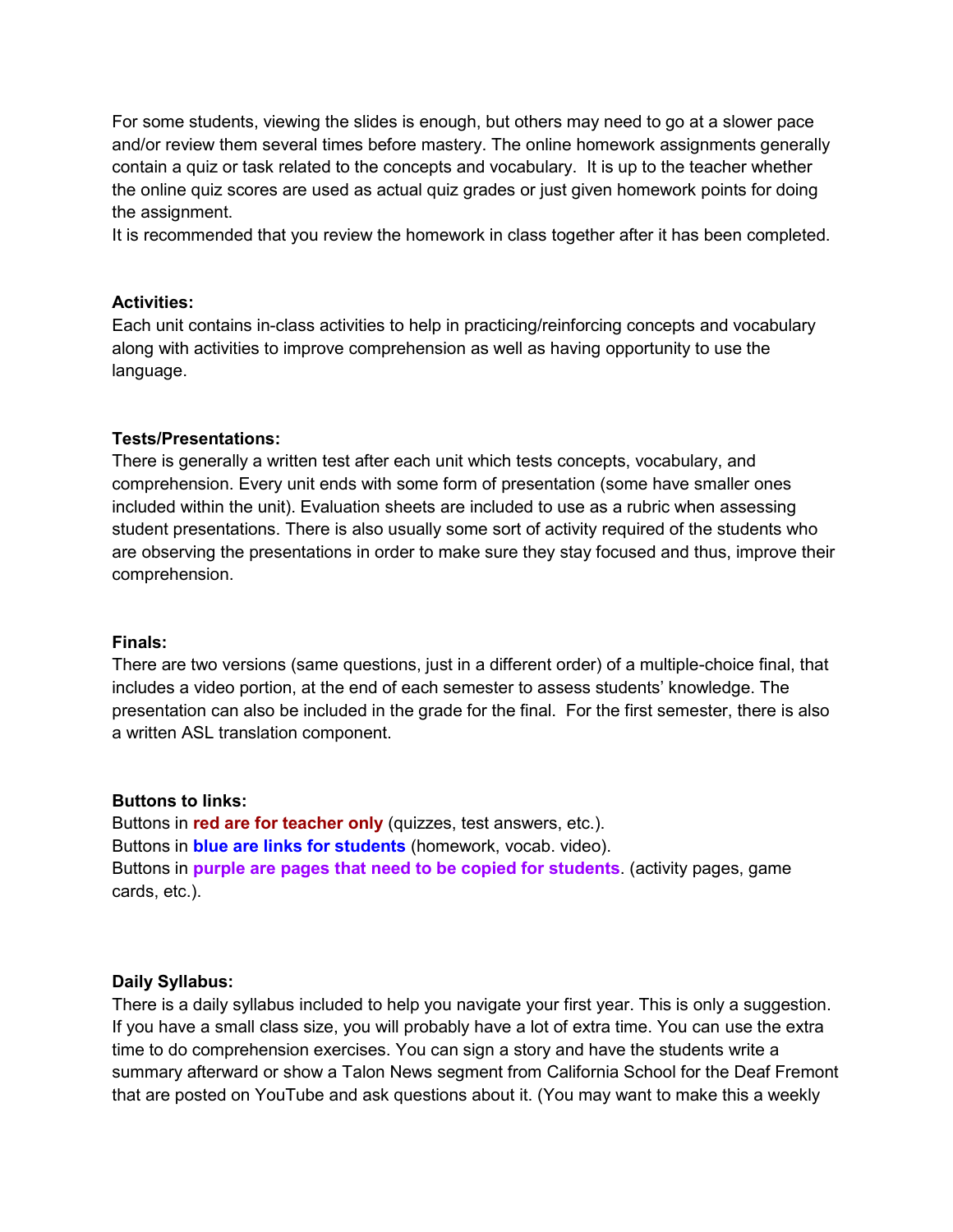event) Below is the website to the segments and a sample of the type of questions you can ask. This can also be used as a homework assignment as well.



Here is a sample set of questions for the 2013 #5 Talon News.



# **List of Units:**

- **Unit 1: All About Me**
- **Unit 2: Vacation Getaway**
- **Unit 3: Plan A Party**
- **Unit 4: Into Africa**
- **Unit 5: In The Courtroom**

**Below is the teacher's manual for unit 2. The links are not active. See the preview page for sample active homework modules. The purchased curriculum will contain all units with active links to all resources.**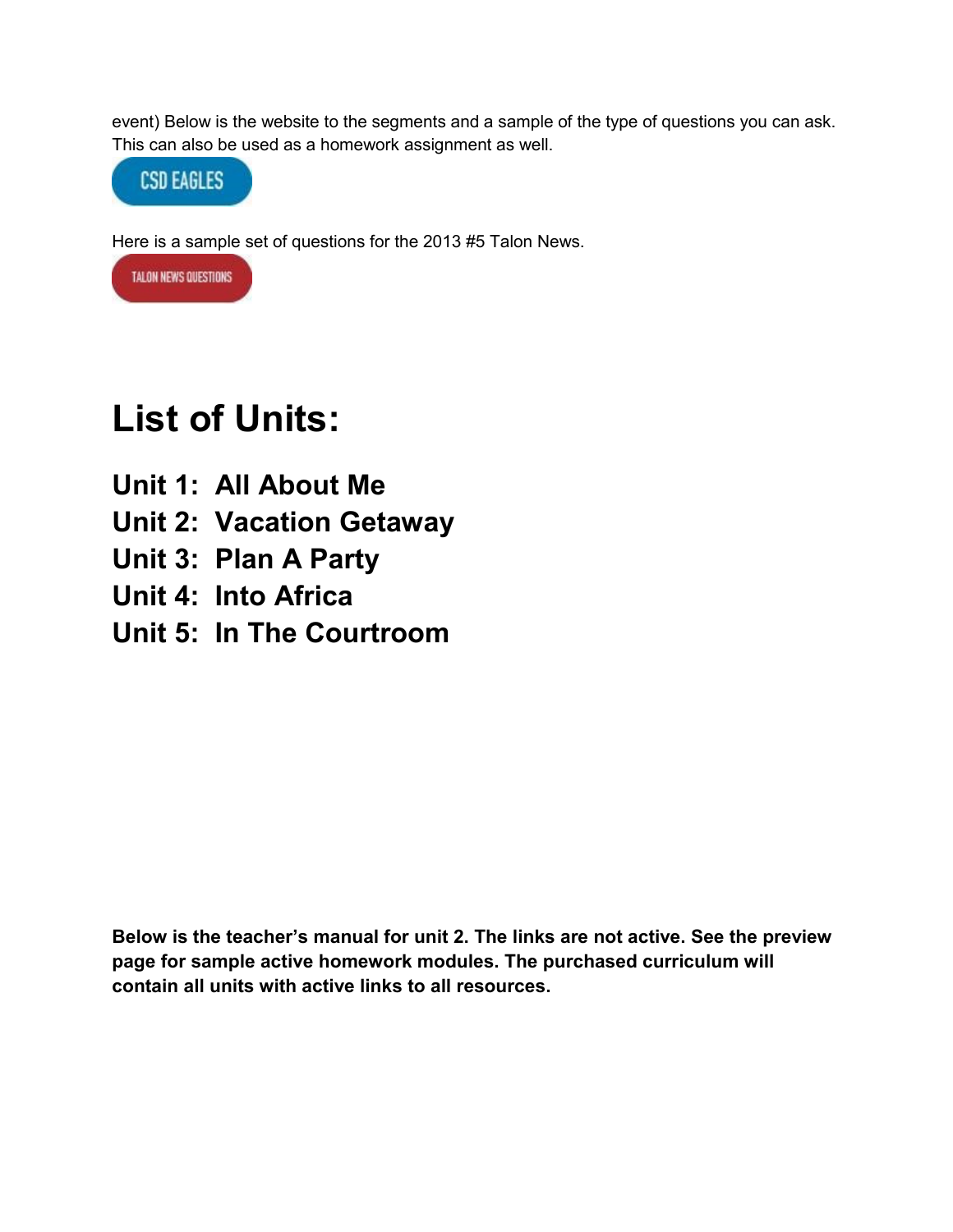## **UNIT 2: VACATION GETAWAY**

#### **Vacation Getaway:**

I can collaborate with other students in my group in the target language to agree upon a weekend vacation, then plan out the location, itinerary, transportation, meals, costs, etc. Afterward, we will present to the class the details of our trip.

#### **Concepts:**

Time and money, specific and durative time signs, transportation classifiers, giving directions, facial expressions for near, medium, and distant, signer's perspective, chronological order, accounting for all time when sharing about a weekend.

**Teach voc 2a.** (30 minutes)



#### **Activity: Calendar Review**(20 minutes)

Review the days of the week and the proper way to sign times. Show a current calendar and sign various days by signing (ex: next-week, Thursday). Students confirm which day by looking at the calendar and signing the date (ex: 27th). After they have practiced with you several times, have them do the same with a partner.

**Activity: Number game** (20 minutes or longer depending on how well your students can pay attention)

Have students get into a circle. The first person starts by signing 1, the next person signs 2, etc. as quickly as possible. If someone signs the number incorrectly, signs the wrong number, or doesn't know what number to sign, the next person must start with one and so on until they get to 100. Remind them about the twist on the upper numbers. If you have dependable students or knowledgeable TA's, you can appoint them to be judges and have two groups and have a contest to see which group gets to 100 first.

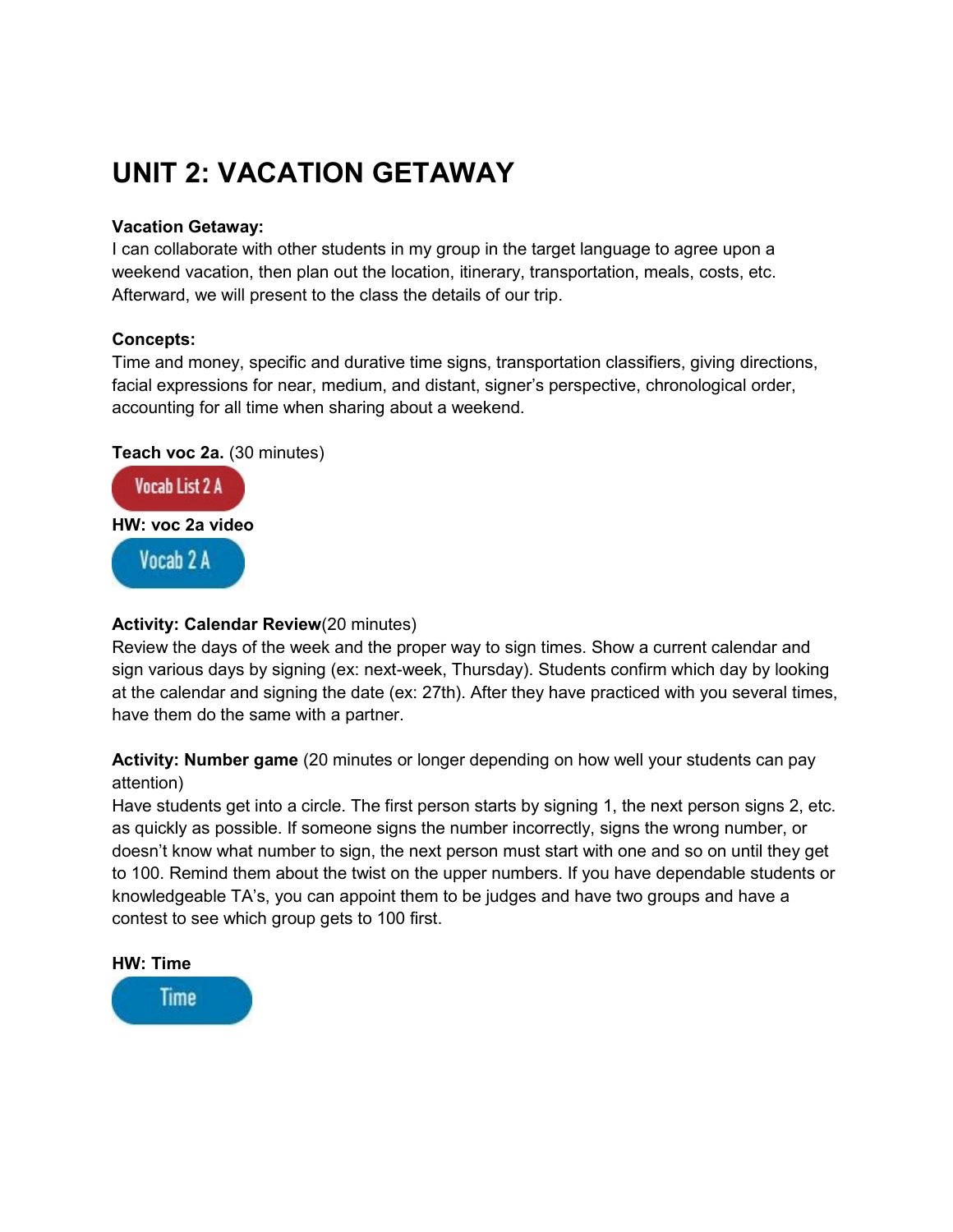#### **Activity: Setting up a date** (50 min)

Review days and times with students including the difference between specific and durative time signs.

Project a calendar on the whiteboard. Practice with students first by signing a week, a day, and a time along with an activity (ex: two-wks-future, 4:30 afternoon, doctor appt. Or every-Sunday church all-morning, etc.).

Call on various students to come to the board and fill in the calendar with the correct time and activity. (When marking every-Tue. etc. just have them write it once at the top and just draw an arrow going down.)

#### **Blank Calendar**

Distributethe blank calendar to students. Have them fill in the dates using small numbers in the corner of each day. Have them fill in their own calendar with obligations that they may have (ex: dentist appt., cousin's wedding, soccer practice, etc.). After they are done, have them circulate around the room and arrange an activity to do with 10 different people on 10 different days, doing 10 different activities. They don't actually have to meet, it's just an activity for fun. They must both agree on a day, time, and activity then mark it along with the person's name in the correct box. The person initiating should begin by signing the week and a day and ask if the other person is free. (ex: next-week Sat, you free?) The partner checks his/her calendar and confirms by signing the date (ex: 5th?) with the correct facial expression. If they are both free that day, they can then proceed to the time and an activity that they both want to do. They both then fill out their calendars including the time, activity, and person's name. They must be at least 6 ft. apart when conversing (to avoid the temptation to talk or show their papers to each other). Rotate around the room and assign participation points based on how well the students did the activity.

**Activity: Map practice** (30-50 min) You don't have to do all this on one day; you can split it up. Review the facial expressions and arm movements for distance. Give students directions to various places around the room and have them guess where they will end up. Remind them to use signer's perspective. Give them directions to various places around the city giving landmarks and have them sign where you are referring to. Have them practice with a partner. Pass out the **hw practice map** and have students practice with you and then a partner before you assign the homework. Please remind students that when they are doing the directions hw, that if they guess incorrectly, they must clear the incorrect answer first, before responding again.



#### **HW: Giving Directions**

Review homework together in class after all have completed it. (15 min)

**Giving Directions**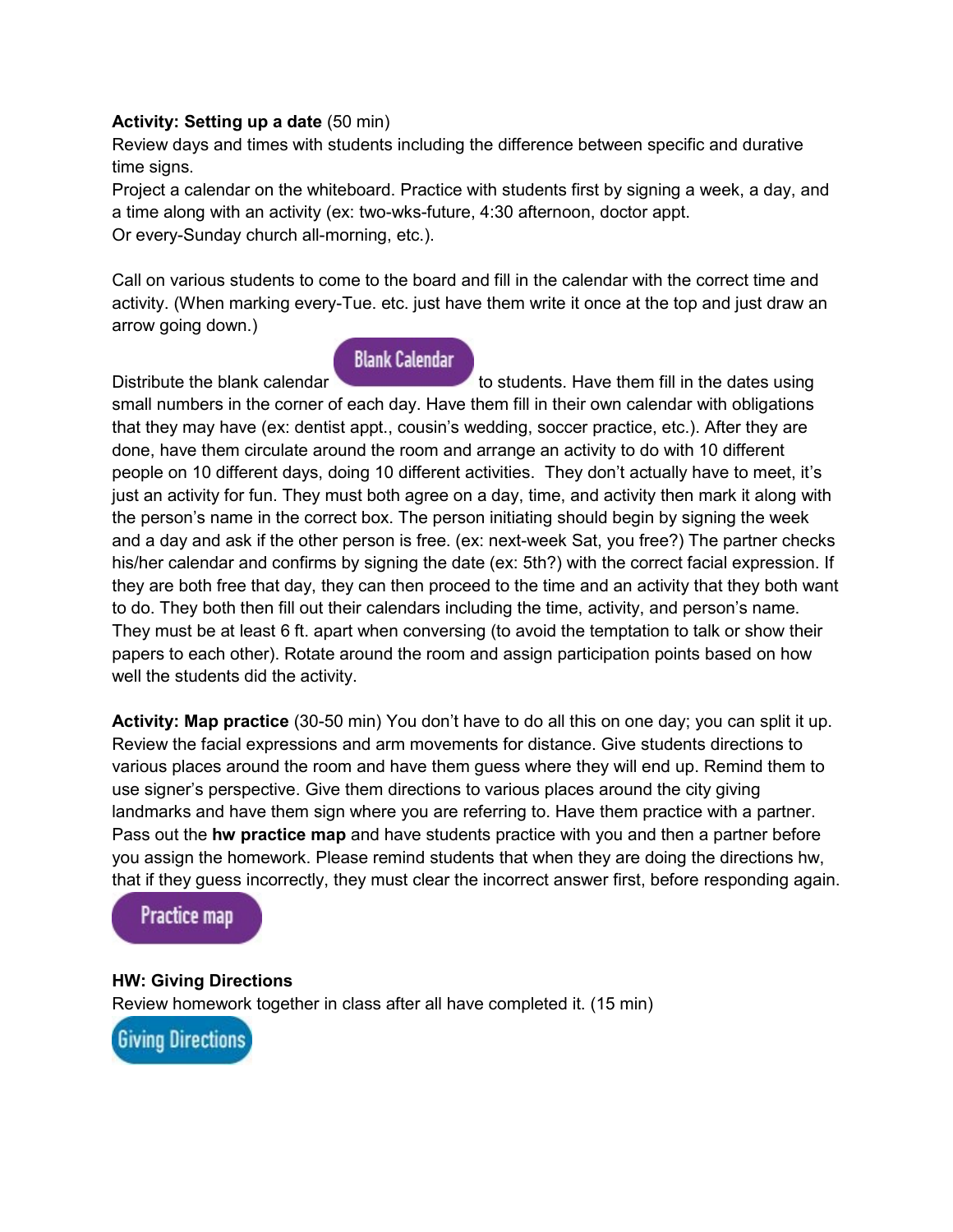#### **Activity: school map practice** (20-30 min)

Print out maps of your school and distribute to students. Give directions from your classroom to a particular location and have students sign where they think you are referring. Have student volunteers give directions to the class, then allow them to practice with a partner. Inform them about the "You Found Me" activity (below) and stress the importance of learning this well.

**Activity: You Found Me activity** (45-55 min depending on the size of your class and your school)

When you feel the students have a grasp of giving and receiving directions, pair them up.

## You Found Me

Distribute one of the "You Found Me" cards (I usually laminate the cards ahead of time so that they can be reused every year) along with a piece of tape and assign a general location around the school for that person to go and hide it someplace out of sight. (Spread out where you send them, so they don't end up all in the same place.) He/she then returns to give directions in sign to his/her partner who then goes and finds it then re-hides it in another location then returns and gives direction to the first person who then goes out again, finds it and then brings it back to class. I also use the attached hall passes in which I add the times before they leave so that administration doesn't get suspicious of kids roaming around campus looking under tables, etc.

**Hall Pass** 

**Voc Quiz 2a** (10-15 min or longer if you give time for review)



**HW: voc 2b** (30 min. to teach the voc.)

**Vocab 2B List** 



#### **Activity: Number Grid Practice** (20 min)

## Number Grid Page

Pass out the number grid pages. Students pair up. One draws a connect-the-dot-type shape in one of the squares, then signs the numbers to his/her partner as the partner draws the shape by connecting the numbers. After they compare drawings, they switch.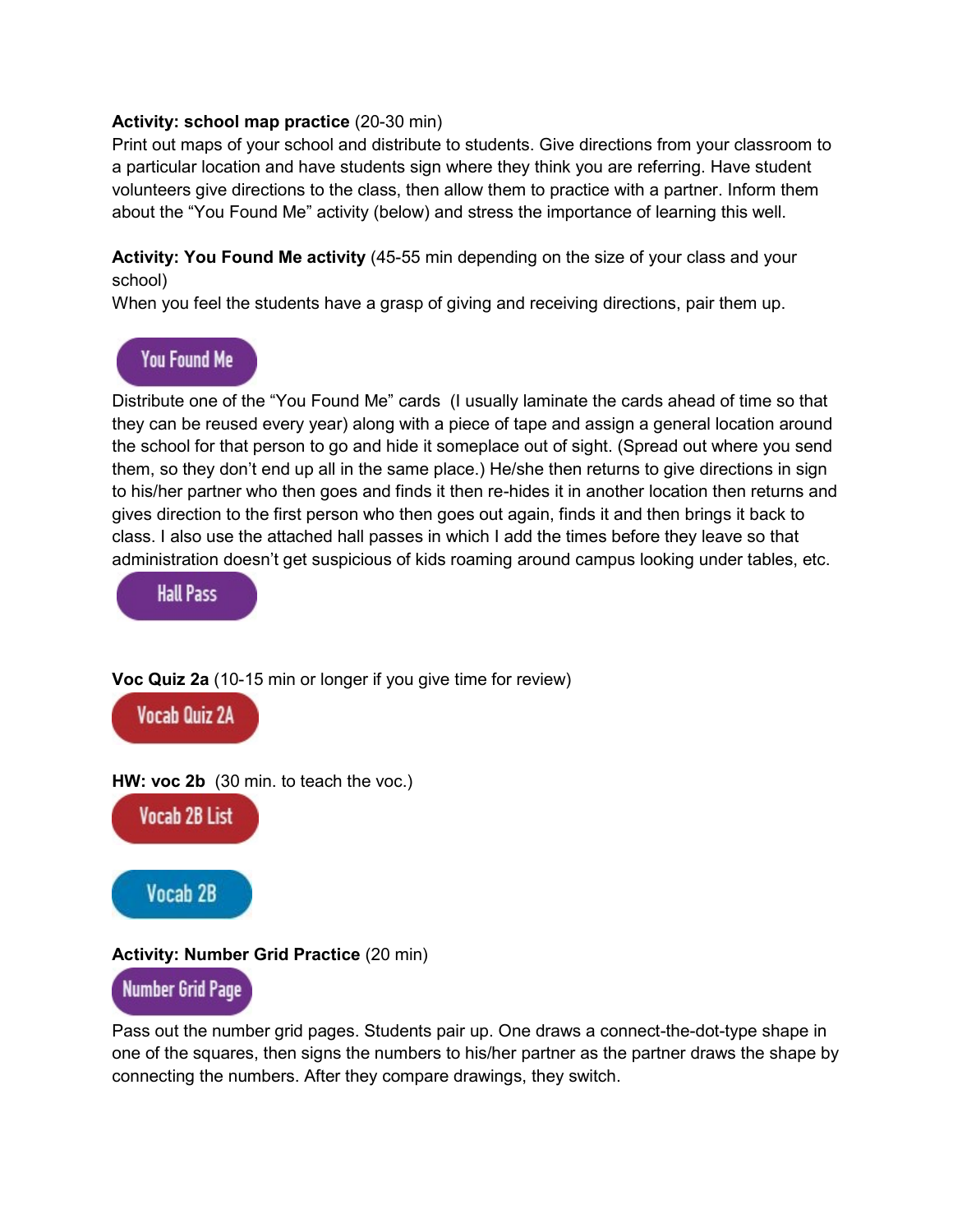#### **Activity: Agreement in Transportation Classifiers** (15 min)

Review the transportation classifiers and remind them that there must be agreement when moving them between locations. (ex: If flying from California to New York, the flying CL should move from the signer's left to right as if the signer is looking at a map, or move forward if going from Mexico to Canada, etc.) Practice as a class first then have them pair up. Make copies of the **world map** and distribute them to students. One student suggests two locations (a starting point and an ending point (by pointing to the map) along with a mode of travel (car, plane, train, etc.). The partner then signs the sentence moving the CL in the correct direction of the destination.

## **World Map**

#### Activity: signing about my day (<one day)

After modeling for the class about what you did last weekend, have a few students volunteer to sign what they did last Saturday or Sunday (or what they will do this coming Sat/Sun). Remind them to: account for all time, place specific time signs at the beginning, and durative time signs at the end of each activity. If you feel the class needs more practice, students can partner up and share with each other about their weekend.

## Homework - Money

#### **Activity: Number Anagram Activity** (15 min)

Divide class into 2-3 groups depending on class size. Print out the number anagram cards. Make enough copies so that there is one set for each group. Distribute the following cards, one to each student. If you have a smaller class size, you can decrease the number of cards, just make sure each group has the same ones and that you make adjustments to the numbers you sign. See anagram list for variation if you have very few students.

Teacher signs a money number from the list. Students should arrange themselves in the correct order. The first team to arrange themselves correctly gets a point. As a variation, you can add a colon and sign times. The students will have to determine if it is a time or money number.



**Project: Vacation Getaway:** (several days: one day to give instructions, form groups and brainstorm vacation ideas, one or two days for finalizing plans and doing research, one day or more to create poster/PowerPoint, one day for supplemental vocab., 2-3 half days to practice signing, several days of presenting depending on number of students)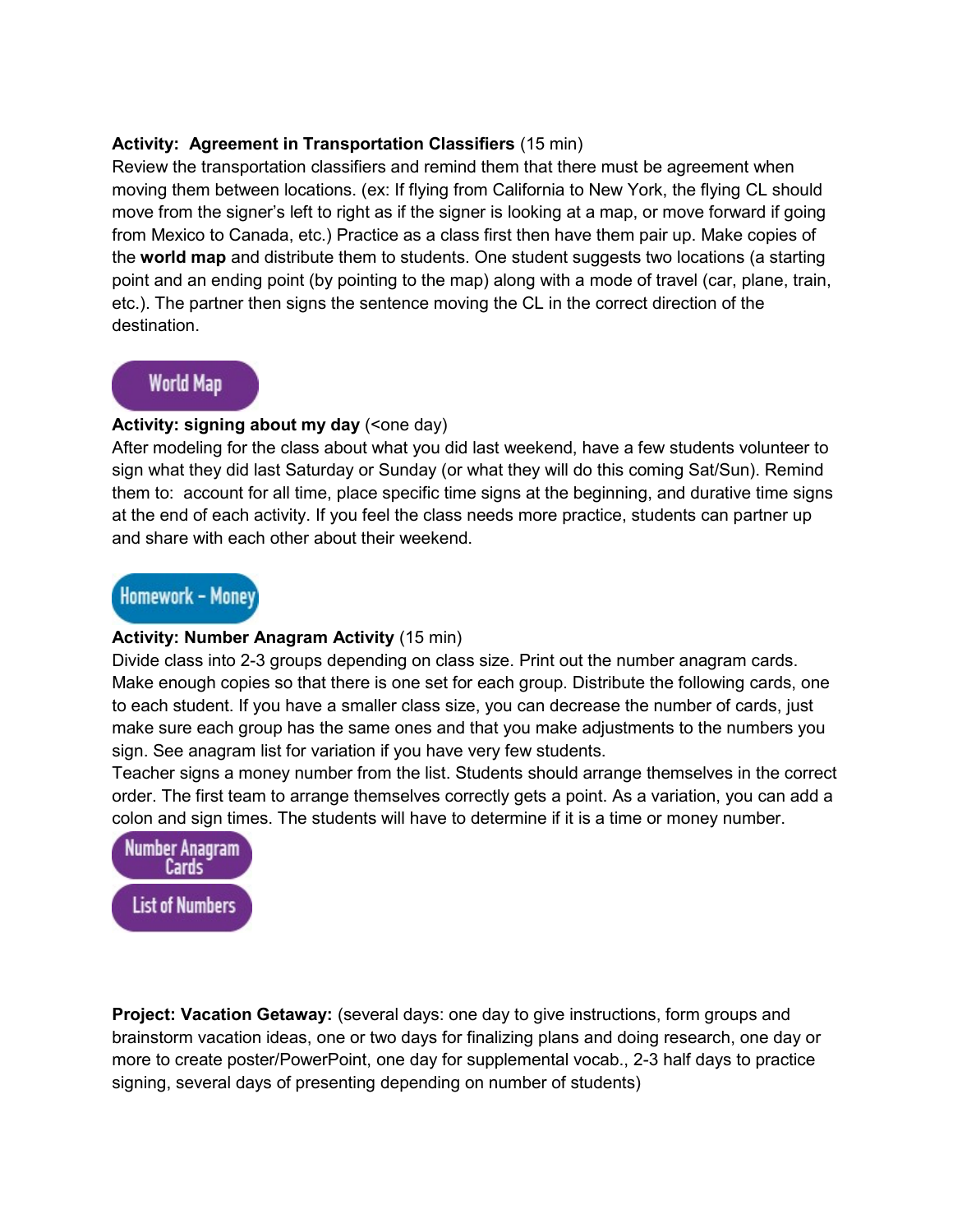Students should get into groups of 3-4. They are to plan a 3-day weekend getaway (4 days if there are 4 in a group). Give each group a beginning budget of \$700 per person (or whatever you decide). As a group they need to agree on a location, transportation, meals, activities, etc. All communication should be done completely in ASL. As an incentive, you can decrease their budget by \$10.00 if they talk instead of signing to each other. They need to come up with a detailed itinerary that includes all activities, transportation, lodging, meals, etc. They should take time to go online to find flight information (cost, departure and arrival times, etc.), they should also include all costs for taxis, shuttles, Uber, rental car, etc. not just to get there, but any traveling once they're there (ie: driving to restaurant, etc.) If they will be driving, they must calculate how much they will be spending on gas by figuring out how many miles to their destination as well as any driving while there, dividing it by the car's mpg, then multiplying it by the average cost of a gallon of gas. They need to plan out all their meals with an estimate of the cost per meal. They should go online and find the name and cost of their lodging along with a detailed itinerary of all their activities with any entrance fees, or cost of rental equipment, etc. Each person is responsible for creating a poster or PowerPoint that contains all information (locations, transportation, lodging, activities, meals, times, etc.) along with an itemized cost for each. They will present in sign their part of the vacation (having each student sign about one of the days works well) to the class. They must spend all the money allotted in their budget, but cannot go over. Each person can spend no more than \$30.00 on souvenirs. Students should be graded on how well they used ASL when collaborating in their groups, their posters/PowerPoint, and most of the points going toward their signing of their poster/PP to the class.



As they are planning out their vacations, keep a running list of voc. words that they need and teach the class then have the students create a video illustrating the words and post it on YouTube. Give students the links and have them do the supplemental voc. as hw.

**Voc. quiz 2b and sup.** (10-15 min. or longer depending on time for review beforehand)

## **Vocab Quiz 2 B**

**Activity: Plan a family vacation** (This may be an extra credit assignment) Have students go home and ask their parent(s) for a budget in which they can plan a mini vacation for their family. If finances are a challenge, they can come up with ways to save or earn money to actually take their family on a one day or weekend vacation. They must communicate with all members of their family to come up with something that everyone can enjoy and that fits within their budget. They should arrange lodging if they are staying overnight, meals, transportation, etc. along with all calculated costs. If they are just spending the day at the beach, they should come up with several activities to do while there. They should write it out in ASL and have them present it to the class or if there is not enough time, they can make a video of them signing about it. Please encourage the families to actually do this. I have found that there are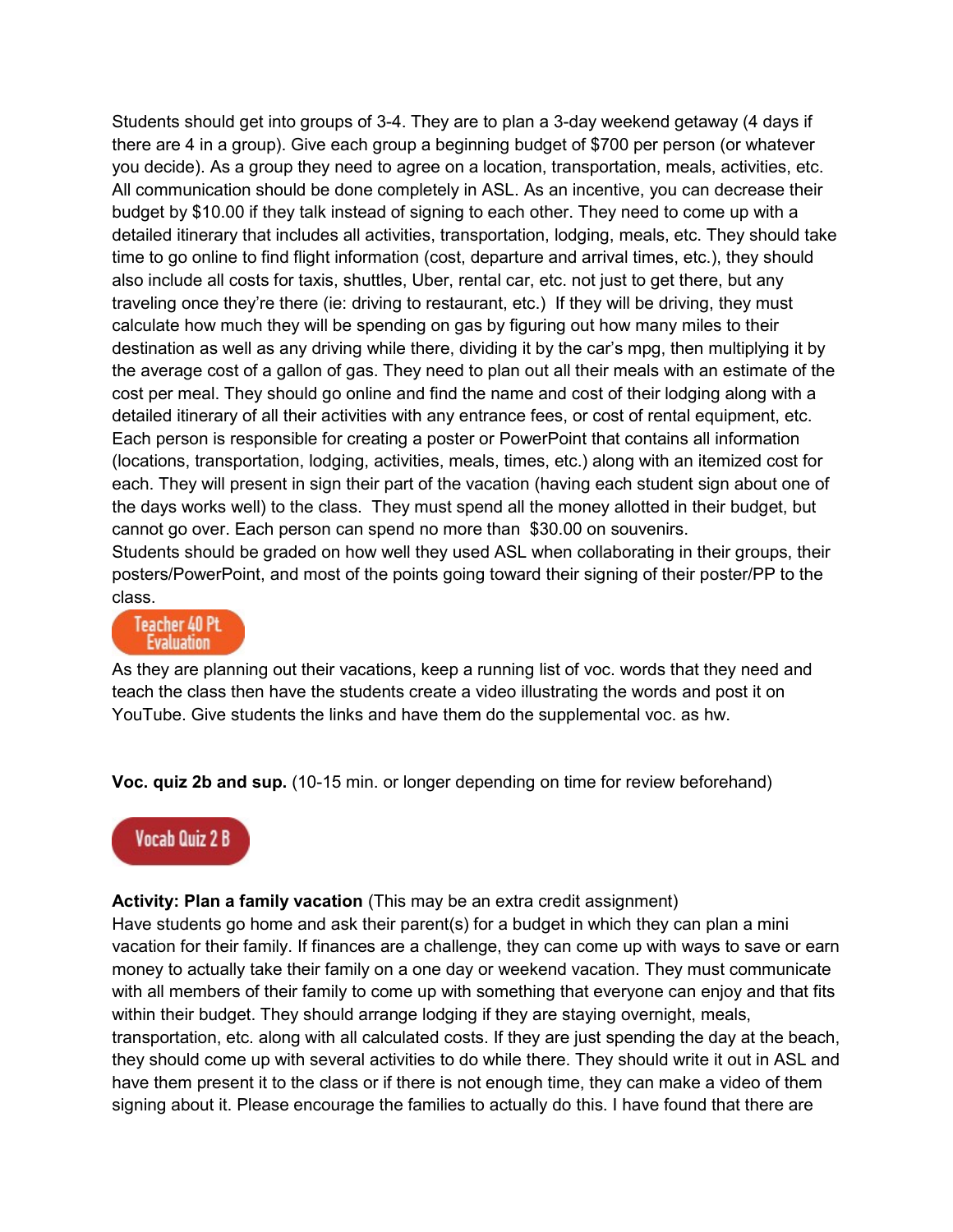several families who have never really taken a vacation together, or often the kids are bored on the vacation that parents plan, so being that they have planned the vacation, hopefully they will enjoy it, and being that they have previously asked members of the family for their interests, there should be something all members can enjoy. You may want to offer extra credit if they actually go and write about it.

You may want to administer the test before their presentations in order to give them more time to work on or practice their vacation getaway presentations.



#### **Unit 2 test review** (30-40 min)

The following is information and links for the end of the semester:

#### **Final review**:

You can use either the student-produced pancake video or their party presentation as part of their grade for their final. Prior to the final have them answer the questions on the attached review sheets. I allow them to visit the past homework and test review sites to find the information needed to complete the review sheets. When they are done, go over the correct answers so they are studying the correct information. Have them practice for the translation part of the final by giving them the final translation practice in English and have them translate it into ASL with correct word order and coded markers. Project the ASL version and go over it. There is more than one way to translate correctly. Allow them to offer their suggestions. For the final, give them the final translation in English and have them translate it. You can use the ASL version to correct them, realizing that there may be some variations. The third part of the final is multiple choice. There are two versions of the same final to prevent cheating. I usually number the finals using three different colors even though there are only two versions. Make sure they write their version number on their answer sheet. Separate them by even and odd before correcting. You may choose to add additional questions to the end using the supplementary vocabulary that they learned throughout the semester.